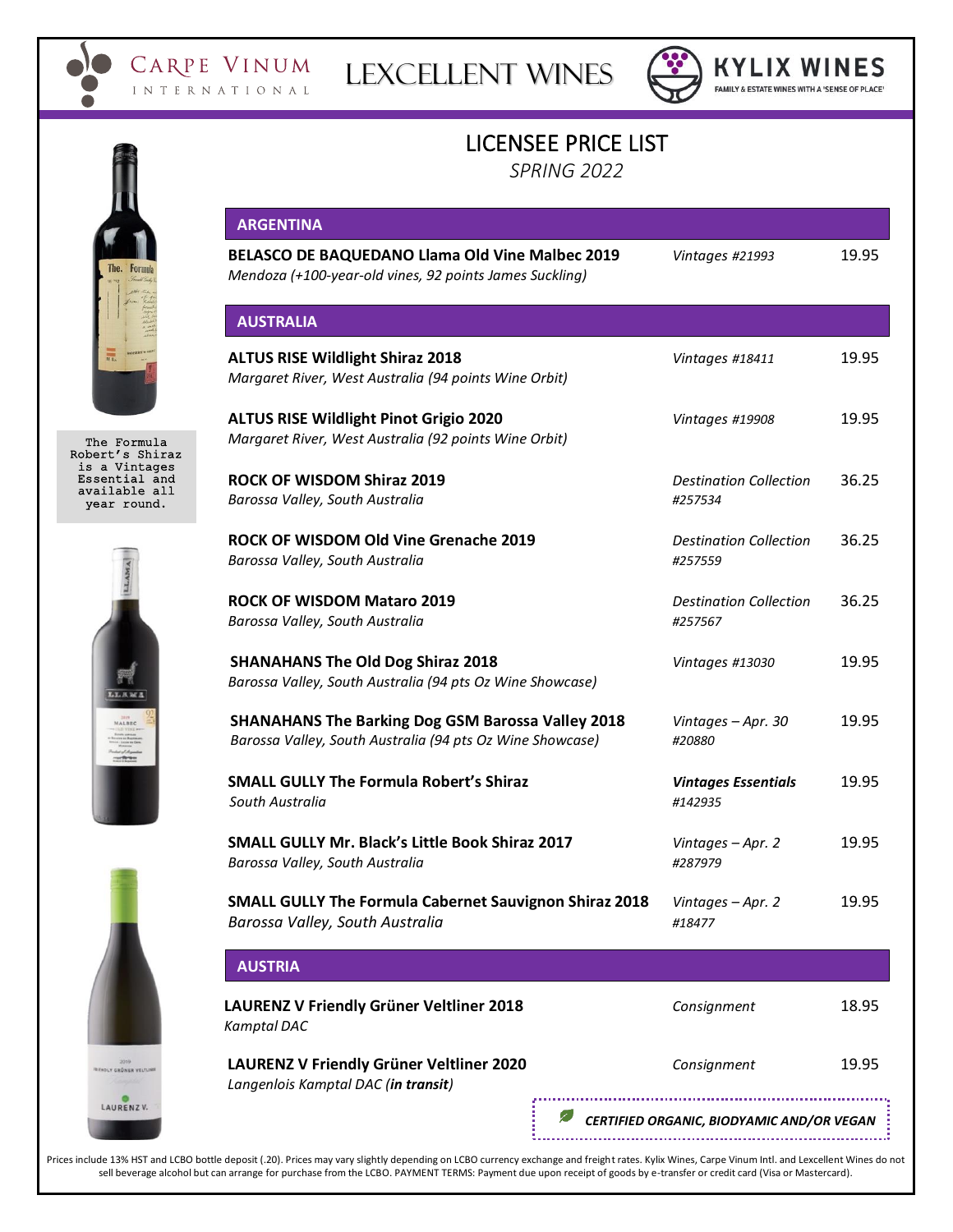



**MANZONI BIANCO** 



**COLLE MORO Friso Pinot Grigio 2021** *Consignment* 10.95 *IGP Terre di Chieti, Abruzzo (in-transit)* **COLLE MORO Friso Cerasuolo d'Abruzzo 2021** *Consignment* 10.95 *DOP Cerasuolo d'Abruzzo (in-transit)*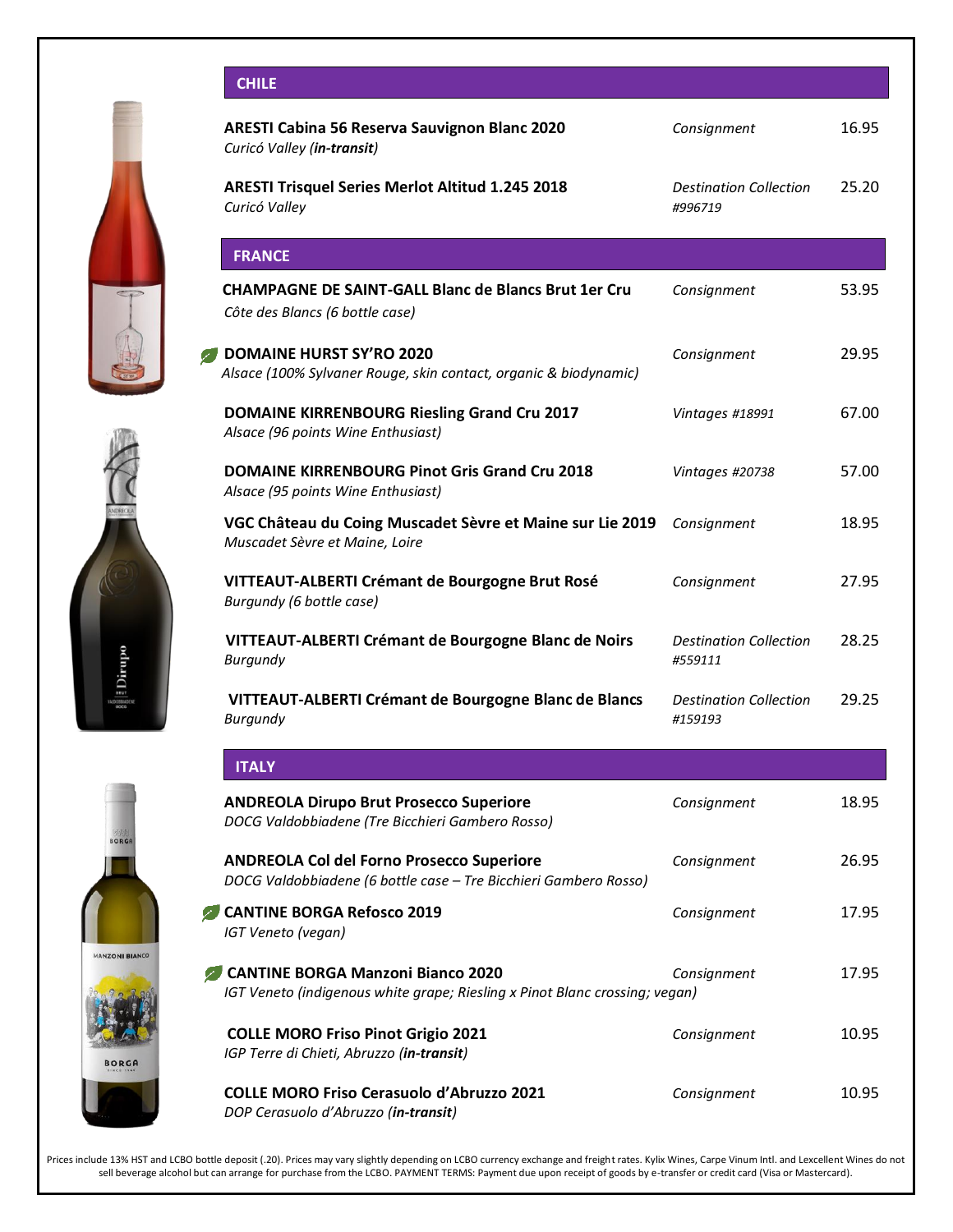|       | <b>CONTUCCI Vino Nobile di Montepulciano Pietra Rossa 2015</b><br>DOCG Montepulciano, Tuscany (95 points Wine Enthusiast)    | Vintages #19754                          | 49.95      |
|-------|------------------------------------------------------------------------------------------------------------------------------|------------------------------------------|------------|
|       | <b>DONATO D'ANGELO Calice Aglianico del Vulture 2018</b><br>Basilicata (2 Glasses Gambero Rosso)                             | <b>Online Exclusive</b><br>#22208        | 21.95      |
|       | <b>MONTELVINI Promosso Spumante Extra Dry</b><br>Veneto (in-transit)                                                         | Consignment                              | 12.95      |
| URTUR | <b>MONTELVINI Prosecco Treviso DOC Brut</b><br>DOC Treviso, Veneto (in-transit)                                              | Consignment                              | <b>TBC</b> |
|       | NINO FRANCO Prosecco Rustico Valdobbiadene DOCG<br>DOCG Valdobbiadene Prosecco Superiore                                     | Vintages - Apr.2<br>#277574              | 23.95      |
|       | NINO FRANCO Prosecco Valdobbiadene Superiore Cartizze<br>Valdobbiadene Superiore di Cartizze DOCG (1.5 L magnums - on order) | Consignment                              | <b>TBC</b> |
|       | PODERE SAPAIO Volpolo 2020<br>DOC Bolgheri, Tuscany (6 bottle case - on order; organic)                                      | Consignment                              | <b>TBC</b> |
|       | RINALDI Moscato d'Asti DOCG 2020<br>Piedmont                                                                                 | Consignment                              | 18.95      |
|       | RINALDI Brachetto d'Acqui DOCG 2020<br>Piedmont                                                                              | <b>Destination Collection</b><br>#309954 | 26.35      |
|       | <b>TENUTA BUON TEMPO Brunello di Montalcino 2016</b><br>DOCG Brunello di Montalcino, Tuscany (1.5 L magnum)                  | Classics - Apr. 7<br>#22820              | 156.00     |
|       | VENTURINI Recioto della Valpolicella Classico 2018<br>Veneto (500 mL dessert wine)                                           | Vintages #22760                          | 45.95      |
| ALDI  | <b>ZORZETTIG Refosco dal Peduncolo Rosso 2019</b><br>DOC Friuli Colli Orientali                                              | Consignment                              | 18.95      |
|       | <b>ZORZETTIG Schioppettino 2018</b><br>DOC Friuli Colli Orientali                                                            | <b>Destination Collection</b><br>#303692 | 24.00      |
|       | <b>PORTUGAL</b>                                                                                                              |                                          |            |
|       | QUINTA DA DEVESA 10-Year-Old Tawny Port<br>Douro (90 points Robert Parker)                                                   | <b>Destination Collection</b><br>#270032 | 38.10      |
|       | QUINTA DA DEVESA 10-Year-Old White Port<br>Douro (500 mL - 90 points Robert Parker)                                          | <b>Destination Collection</b><br>#270040 | 31.30      |
|       | QUINTA DA DEVESA 20-Year-Old Tawny Port<br>Douro (93 points Robert Parker)                                                   | Vintages #20967                          | 65.00      |
|       | QUINTA DA DEVESA 30-Year-Old Tawny Port<br>Douro (94 points Robert Parker)                                                   | <b>Destination Collection</b><br>#280296 | 112.45     |
|       |                                                                                                                              |                                          |            |





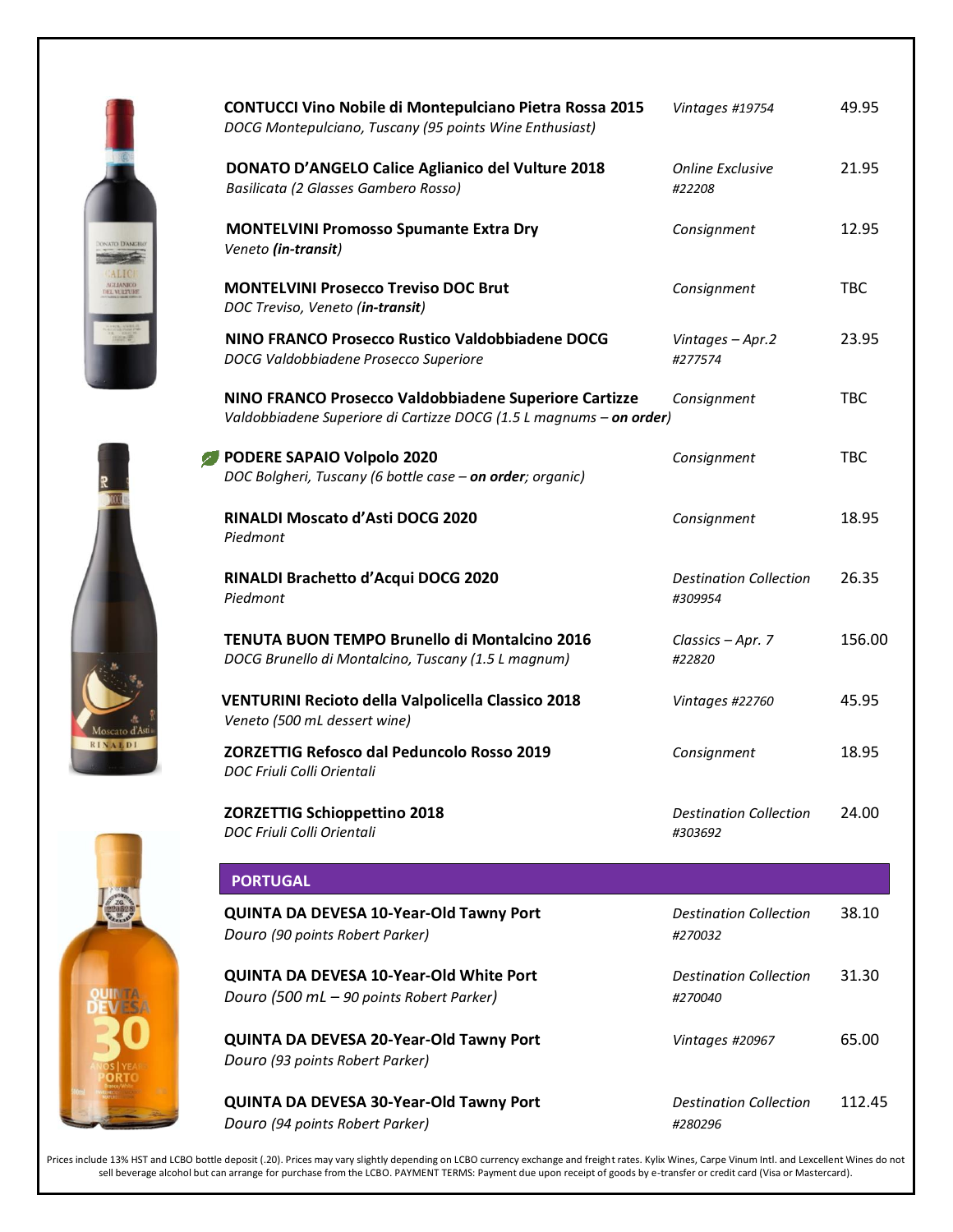

The PEDRERA MONASTRELL is NOW AVAILABLE all year-round at the LCBO!







| QUINTA DA DEVESA 30-Year-Old White Port<br>Douro (500 mL - 94 points Robert Parker)                             | Vintages #22436                          | 80.00      |
|-----------------------------------------------------------------------------------------------------------------|------------------------------------------|------------|
| <b>QUINTA DA DEVESA Touriga Nacional Douro Superior 2017</b><br>Douro (Grand Gold Medal - Berliner Wein Trophy) | <b>Destination Collection</b><br>#270065 | 31.70      |
| QUINTA DA DEVESA Fernão Pires Douro Superior 2019<br>Douro                                                      | <b>Destination Collection</b><br>#270107 | 31.70      |
| <b>SPAIN</b>                                                                                                    |                                          |            |
| <b>BODEGAS JUAN GIL Pedrera Monastrell 2020</b><br>DO Jumilla                                                   | <b>LCBO Listing</b><br>#22648            | 12.85      |
| <b>BODEGAS JUAN GIL Honoro Vera Monastrell 2020</b><br>DO Jumilla (90 pts Guia Peñin; organic)                  | Vintages - Mar. 19<br>#167684            | 14.95      |
| <b>BODEGAS JUAN GIL Yellow Label Monastrell 2019</b><br>DO Jumilla (vegan)                                      | Consignment                              | 14.95      |
| BODEGAS JUAN GIL Silver Label Monastrell 2016<br>DO Jumilla (organic)                                           | Consignment                              | 22.95      |
| <b>BODEGAS JUAN GIL Blue Label 2019</b><br>DO Jumilla (Old Vine Monastrell-CS-SY / 6 bottle case)               | Consignment                              | 39.95      |
| <b>CONDE VALDEMAR Rioja Gran Reserva 2010</b><br>DOCa Rioja                                                     | Vintages - Apr. 2<br>#960427             | 29.95      |
| EL ESCOCÉS VOLANTE La Multa Garnacha 2018<br>DO Calatayud                                                       | Consignment                              | 13.95      |
| EL ESCOCÉS VOLANTE Manga del Brujo 2018<br>DO Calatayud (old vine red blend - 90 pts Robert Parker)             | Vintages #15073                          | 16.95      |
| EL ESCOCÉS VOLANTE The Cup & Rings Albariño 2017<br>DO Rías Baixas (aged sobre lias - in transit)               | Consignment                              | TBC        |
| EL ESCOCÉS VOLANTE The Cup & Rings Mencía 2015<br>DO Bierzo (6 bottle case)                                     | Consignment                              | 18.95      |
| EL ESCOCÉS VOLANTE Manda Huevos Blanco 2019<br>(6 bottle case - 93 pts Robert Parker - in transit)              | Consignment                              | <b>TBC</b> |
| EL ESCOCÉS VOLANTE El Puño Old Vine Garnacha 2019<br>Aragón (6 bottle case - 94 pts Robert Parker - in transit) | Consignment                              | <b>TBC</b> |
| EL ESCOCÉS VOLANTE Dos Dedos de Frente 2019<br>Aragón (6 bottle case - 94 pts Robert Parker - in transit)       | Consignment                              | <b>TBC</b> |
|                                                                                                                 |                                          |            |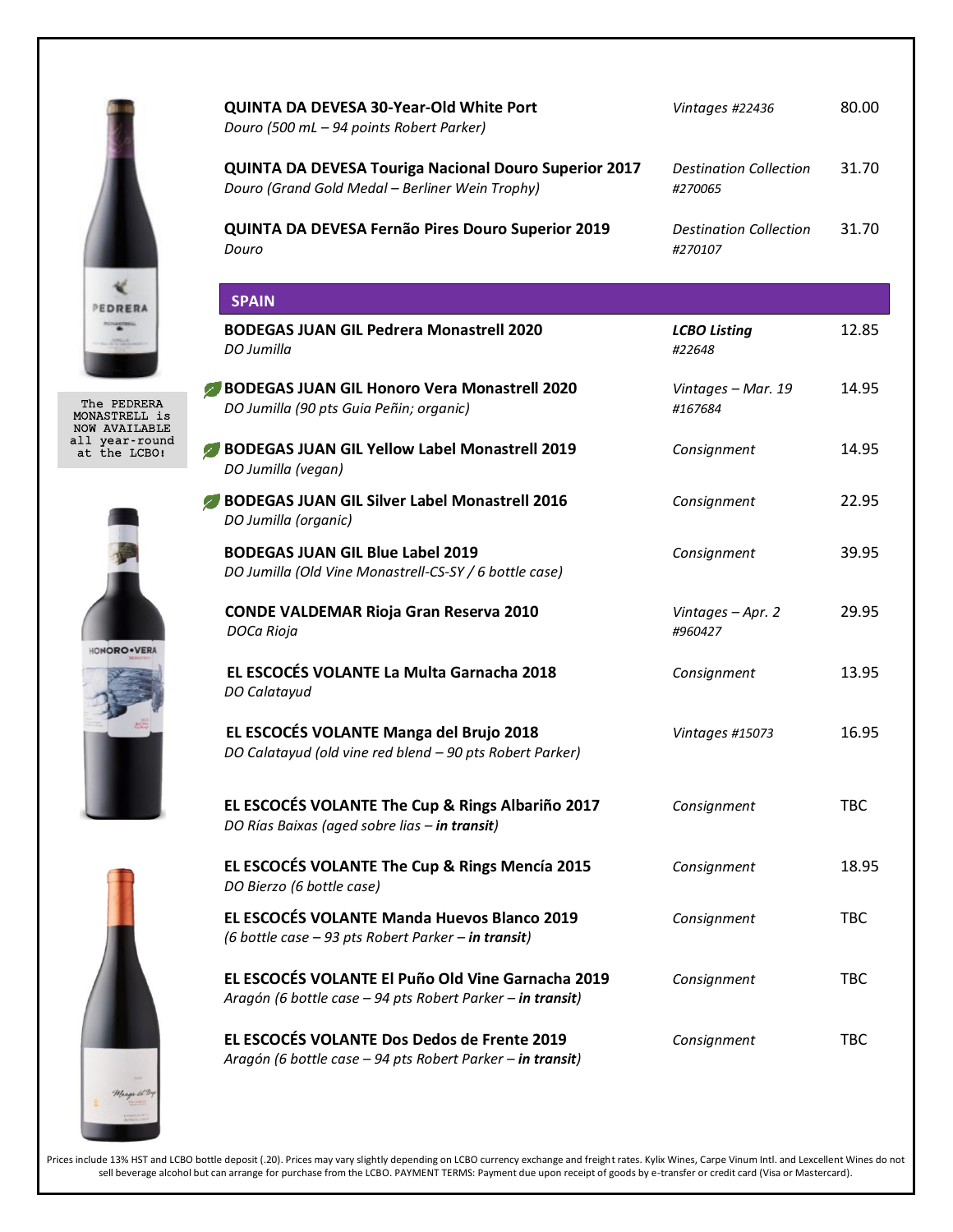







# **USA**

| CA'MOMI Rosso di Napa 2019<br>Napa Valley, California (Cab Sauv/Zin/Merlot/Petite Sirah)                                                   | Consignment                 | 18.95  |
|--------------------------------------------------------------------------------------------------------------------------------------------|-----------------------------|--------|
| <b>CA'MOMI Napa Valley Pinot Noir 2019</b><br>Napa Valley, California                                                                      | Vintages - Apr. 2<br>#23658 | 29.95  |
| <b>KLINKER BRICK Old Vine Zinfandel 2016</b><br>Lodi AVA, California                                                                       | Vintages #59113             | 23.95  |
| <b>KLINKER BRICK Cabernet Sauvignon 2017</b><br>Lodi AVA, California                                                                       | Vintages #575464            | 25.95  |
| <b>LONG BARN Cabernet Sauvignon 2020</b><br>California                                                                                     | Vintages #16482             | 16.95  |
| <b>LONG BARN Chardonnay 2019</b><br>California                                                                                             | Consignment                 | 14.95  |
| <b>LONG BARN Pinot Noir 2020</b><br>California                                                                                             | Consignment                 | 14.95  |
| <b>ITER Cabernet Sauvignon 2019</b><br>California                                                                                          | Consignment                 | 14.95  |
| <b>SILENUS Tyros Napa Cabernet Sauvignon 2017</b><br>Napa Valley, California                                                               | Vintages - Apr. 2<br>#16409 | 49.95  |
| <b>SILVERADO VINEYARDS Estate Cabernet Sauvignon 2018</b><br>Napa Valley, California                                                       | Consignment                 | 69.95  |
| SILVERADO VINEYARDS SOLO Cabernet Sauvignon 2012<br>Stags Leap AVA, Napa Valley (6 bottle wooden box)                                      | <b>Bin End</b>              | 160.00 |
| <b>VALDEMAR ESTATES DuBrul Vineyard Chardonnay 2018</b><br>Yakima Valley AVA, Washington (94 pts & Editors' Choice Wine Enthusiast)        | Vintages #24160             | 94.00  |
| <b>VALDEMAR ESTATES Blue Mountain Vineyard Syrah 2018</b><br>Walla Walla Valley AVA, Washington (94 pts & Editors' Choice Wine Enthusiast) | Vintages #24161             | 124.00 |

 $LCBO \times S$ ilverado

\*SPECIAL OFFER ALERT \*

MARK YOUR CALENDARS! THERE IS AN EXCLUSIVE SILVERADO VINEYARDS LCBO VINTAGES OFFER COMING JULY 2022. VISIT LCBO.COM TO REGISTER FOR LCBO EMAILS TO RECEIVE THE OFFER THIS SUMMER. LIMITED QUANTITIES AVAILABLE.